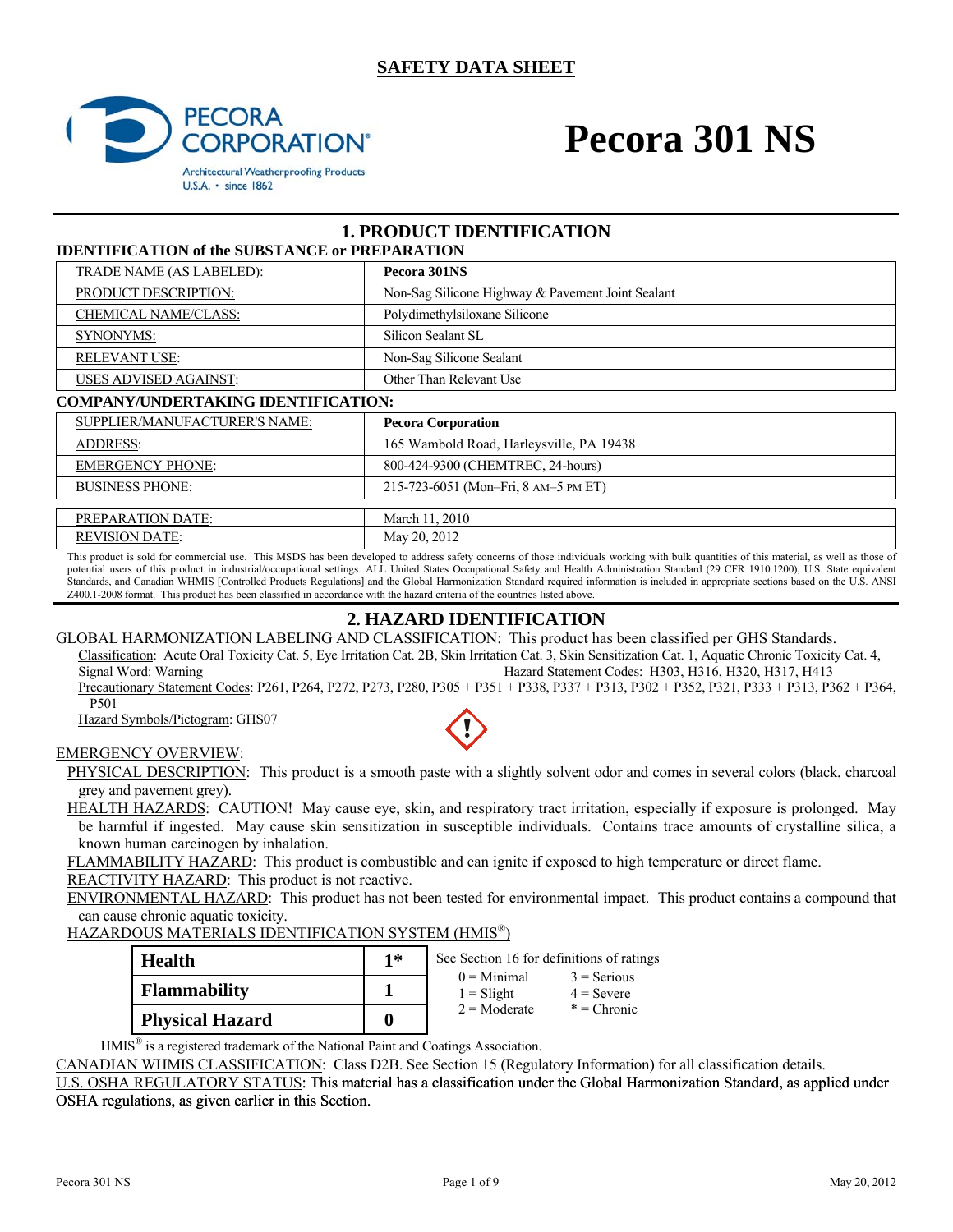| <b>3. MATERIAL IDENTIFICATION</b>                                                                                                                                                                                                |                             |               |                                                                                                                                           |  |
|----------------------------------------------------------------------------------------------------------------------------------------------------------------------------------------------------------------------------------|-----------------------------|---------------|-------------------------------------------------------------------------------------------------------------------------------------------|--|
| <b>Chemical Name</b>                                                                                                                                                                                                             | CAS#                        | $W/W\%$       | <b>GHS</b> Classification<br><b>Hazard Statements</b>                                                                                     |  |
| Polydimethyl Siloxane Diol                                                                                                                                                                                                       | 70131-67-8                  | $30.0 - 60.0$ | <b>SELF CLASSIFICATION</b><br>Classification: Not Applicable                                                                              |  |
| Calcium Carbonate (Limestone), Synthetic Calcium Carbonate                                                                                                                                                                       | 1317-65-3<br>$371 - 34 - 1$ | $10.0 - 40.0$ | <b>SELF CLASSIFICATION</b><br><b>Classification: Not Applicable</b>                                                                       |  |
| Phenyl Oximino Silane                                                                                                                                                                                                            | 34036-80-1                  | $1.0 - 5.0$   | Classification: STOT RE Cat. 2, Skin Sensitization Cat. 1, Aquatic<br>Chronic Toxicity Cat. 3<br>Hazard Statement Codes: H373, H317, H412 |  |
| Silicon Dioxide, Fumed                                                                                                                                                                                                           | 112945-52-5                 | $1.0 - 5.0$   | <b>SELF CLASSIFICATION</b><br>Classification: Not Applicable                                                                              |  |
| Mineral Spirits                                                                                                                                                                                                                  | 8052-41-3                   | $0.0 - 1.0$   | Classification: Carcinogenic Cat. 1B, Mutagenic Cat. 1B, Aspiration<br>Hazard Cat. 1<br>Hazard Statement Codes: H350, H340, H304          |  |
| Quartz                                                                                                                                                                                                                           | 14808-60-7<br>14464-46-1    | Trace         | <b>SELF CLASSIFICATION</b><br>Classification: Carcinogenic Cat. 1B<br>Hazard Statement Codes: H350                                        |  |
| Water and other components. Each of the other components is present in less than 1 percent<br>concentration (0.1% concentration for potential carcinogens, reproductive toxins, respiratory tract<br>sensitizers, and mutagens). |                             |               | Classification: Not Applicable                                                                                                            |  |
| See Section 16 for full text of classification                                                                                                                                                                                   |                             |               |                                                                                                                                           |  |

#### **4. FIRST-AID MEASURES**

PROTECTION OF FIRST AID RESPONDERS: Rescuers should not attempt to retrieve victims of exposure to this material without adequate personal protective equipment. Rescuers should be taken for medical attention, if necessary.

DESCRIPTION OF FIRST AID MEASURES: Remove victim(s) to fresh air, as quickly as possible. Only trained personnel should administer supplemental oxygen and/or cardio-pulmonary resuscitation, if necessary. Remove and isolate contaminated clothing and shoes. Seek immediate medical attention. Take copy of label and MSDS to physician or other health professional with victim(s).

INHALATION: If dusts of this material are inhaled, remove victim to fresh air. If necessary, use artificial respiration to support vital functions.

SKIN EXPOSURE: If the material contaminates the skin, immediately begin decontamination with running water. Minimum flushing is for 20 minutes. Do not interrupt flushing. Remove exposed or contaminated clothing, taking care not to contaminate eyes. Victim must seek immediate medical attention.

EYE EXPOSURE: If this product enters the eyes, open victim's eyes while under gently running water. Use sufficient force to open eyelids. Have victim "roll" eyes. Minimum flushing is for 20 minutes. Do not interrupt flushing.

INGESTION: If this material is swallowed, CALL PHYSICIAN OR POISON CONTROL CENTER FOR MOST CURRENT INFORMATION. DO NOT INDUCE VOMITING, unless directly by medical personnel. Have victim rinse mouth with water or give several cupfuls of water, if conscious. Never induce vomiting or give diluents (milk or water) to someone who is unconscious, having convulsions, or unable to swallow. If vomiting occurs, lean patient forward or place on left side (head-down position, if possible) to maintain an open airway and prevent aspiration.

MEDICAL CONDITIONS AGGRAVATED BY EXPOSURE: Dermatitis or other pre-existing skin disorders may be aggravated by overexposures to this product.

INDICATION OF IMMEDIATE MEDICAL ATTENTION AND SPECIAL TREATMENT IF NEEDED: Treat symptoms and eliminate overexposure.

#### **5. FIRE-FIGHTING MEASURES**

FLASH POINT:  $> 104\degree C$  ( $> 220\degree F$ ) AUTOIGNITION: Unknown.

### FLAMMABLE LIMITS IN AIR: Unknown. EXTINGUISHING MEDIA:

SUITABLE EXTINGUISHING MEDIA: Use extinguishing material suitable to the surrounding fire, including foam, halon, carbon dioxide and dry chemical. UNSUITABLE EXTINGUISHING MEDIA: None known.

#### PROTECTION OF FIREFIGHTERS:

SPECIAL HAZARDS ARISING FROM THE SUBSTANCE: This product is combustible and can be ignited when exposed to its flashpoint. Not sensitive to mechanical impact under normal conditions. Not sensitive to static discharge under normal conditions. Closed containers may develop pressure and rupture in event of fire.

SPECIAL PROTECTIVE ACTIONS FOR FIRE-FIGHTERS: Incipient fire responders should wear eye protection. Structural firefighters must wear Self-Contained Breathing Apparatus and full protective equipment. Move containers from fire area if it can be done without risk to personnel. If possible, prevent runoff water from entering storm drains, bodies of water, or other environmentally sensitive areas.



#### **6. ACCIDENTAL RELEASE MEASURES**

PERSONAL PRECAUTIONS AND EMERGENCY PROCEDURES: An accidental release can result in a fire. Uncontrolled releases should be responded to by trained personnel using pre-planned procedures. Proper protective equipment should be used. Eliminate any possible sources of ignition, and provide maximum explosion-proof ventilation.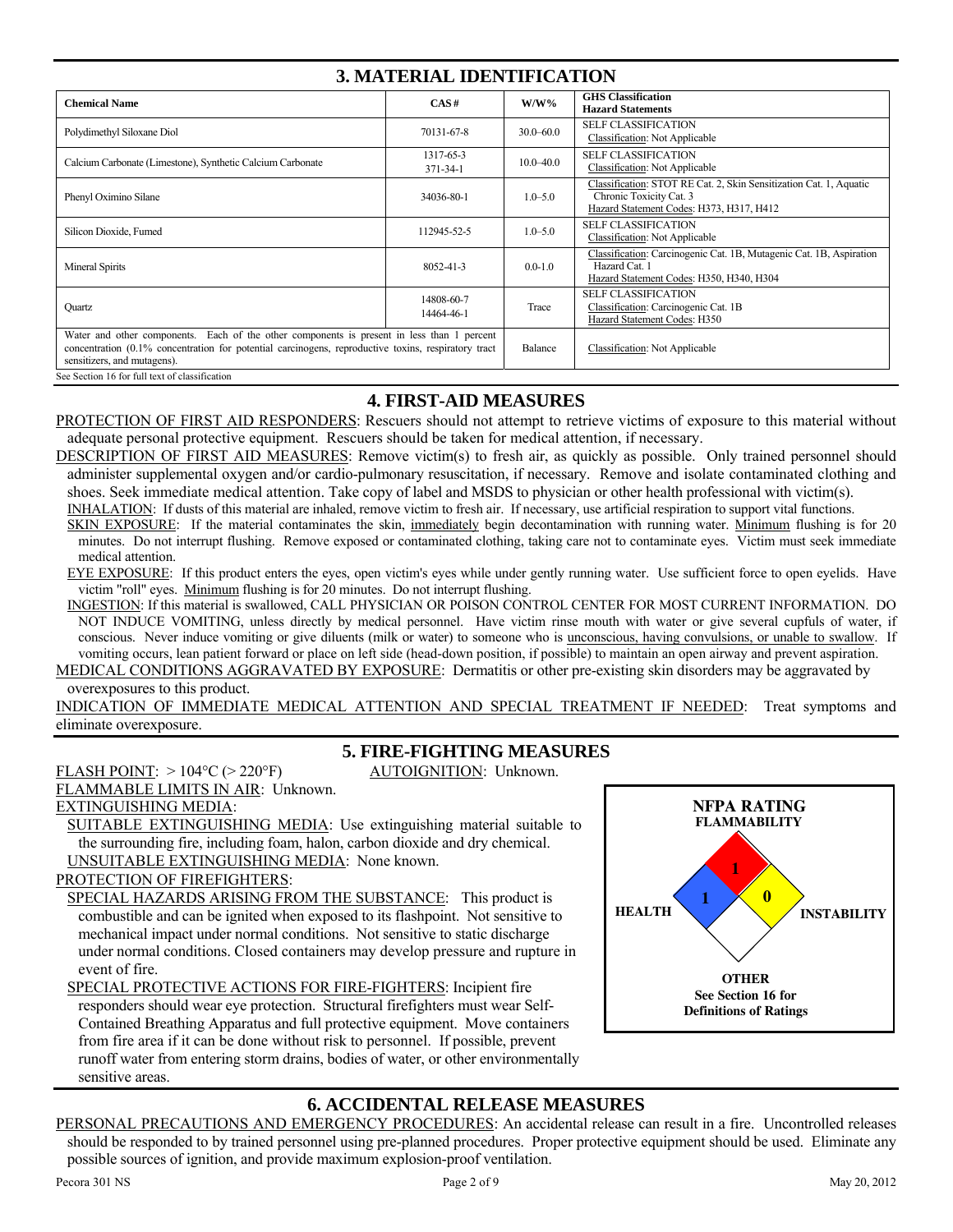#### **6. ACCIDENTAL RELEASE MEASURES (Continued)**

PERSONAL PRECAUTIONS AND EMERGENCY PROCEDURES (continued): Use only non-sparking tools and equipment during the response. The atmosphere must at least 19.5 percent Oxygen before non-emergency personnel can be allowed in the area without Self-Contained Breathing Apparatus and fire protection.

PERSONAL PROTECTIVE EQUIPMENT: Responders should wear the level of protection appropriate to the type of chemical released, the amount of the material spilled, and the location where the incident has occurred.

Small Spills: For releases of 1 drum or less, Level D Protective Equipment (gloves, chemical resistant apron, boots, and eye protection) should be worn.

Large Spills: Minimum Personal Protective Equipment should be rubber gloves, rubber boots, face shield, and Tyvek suit. Minimum level of personal protective equipment for releases in which the level of oxygen is less than 19.5% or is unknown must be **Level B: triple-gloves (rubber gloves and nitrile gloves over latex gloves), chemical resistant suit, fire-retardant clothing and boots, hard hat, and Self-Contained Breathing Apparatus.** 

#### METHODS FOR CLEAN-UP AND CONTAINMENT:

All Spills: Access to the spill area should be restricted. Spread should be limited by gently covering the spill with polypads. Scrape up or pick-up spilled material, placing in suitable containers. Absorb any residual on appropriate material, such as sand. All contaminated absorbents and other materials should be placed in an appropriate container and seal. Do not mix with wastes from other materials. Dispose of in accordance with applicable Federal, State, and local procedures (see Section 13, Disposal Considerations). Dispose of recovered material and report spill per regulatory requirements. Remove all residue before decontamination of spill area. Clean spill area with soap and copious amounts of water.

ENVIRONMENTAL PRECAUTIONS: Minimize use of water to prevent environmental contamination. Prevent spill or rinsate from contaminating storm drains, sewers, soil or groundwater. Place all spill residues in a suitable container and seal. Do not discharge effluent containing this product into streams, ponds, estuaries, oceans or other waters unless in accordance with the requirements of a National Pollutant Discharge Elimination System (NPDES) permit and the permitting authority has been notified in writing prior to discharge. Do not discharge effluent containing this product to sewer systems without previously notifying the local sewage treatment plant authority. For guidance, contact your State Water Board or Regional Office of the EPA.

OTHER INFORMATION: U.S. regulations may require reporting of spills of this material that reach surface waters if a sheen is formed. If necessary, the toll-free phone number for the US Coast Guard National Response Center is 1-800-424-8802.

REFERENCE TO OTHER SECTIONS: See information in Section 8 (Exposure Controls – Personal Protection) and Section 13 (Disposal Considerations) for additional information.

#### **7. HANDLING and STORAGE**

PRECAUTIONS FOR SAFE HANDLING: As with all chemicals, avoid getting this product ON YOU or IN YOU. Wash thoroughly after handling this product. Do not eat or drink while handling this material. Avoid contact with eyes, skin, and clothing. Avoid breathing fumes, dusts, vapors or mist. Do not taste or swallow. Use only with adequate ventilation. Keep away from heat and flame. In the event of a spill, follow practices indicated in Section 6: ACCIDENTAL RELEASE MEASURES.

CONDITIONS FOR SAFE STORAGE: This product is stable under ordinary conditions of handling, use and storage. Store containers in a cool, dry location, away from direct sunlight, sources of intense heat, or where freezing is possible. Store away from incompatible materials (see Section 10: STABILITY AND REACTIVITY). Keep container tightly closed when not in use. Inspect all incoming containers before storage, to ensure containers are properly labeled and not damaged. To prolong shelf life, store at temperatures below 26°C (80°F).

PRODUCT END USE: This product is used as a sealant. Follow all industry standards for use of this product.

### **8. EXPOSURE CONTROLS - PERSONAL PROTECTION**

#### EXPOSURE LIMITS/CONTROL PARAMETERS:

VENTILATION AND ENGINEERING CONTROLS: Use with adequate ventilation to ensure exposure levels are maintained below the limits provided below.

#### OCCUPATIONAL/WORKPLACE EXPOSURE LIMITS/GUIDELINES:

| Chemical Name                               | CAS#       | <b>Guideline</b>     | Value                                                                                                               |
|---------------------------------------------|------------|----------------------|---------------------------------------------------------------------------------------------------------------------|
| Phenyl Oximino Silane                       | 34036-80-1 | AIHA WEEL TWA        | 10 ppm (Dermal Sensitizer)                                                                                          |
| Exposure limits given are for decomposition |            | DFG MAK TWA          | Skin, Danger of Sensitization of the skin.                                                                          |
| product methylethyl ketoxime                |            |                      |                                                                                                                     |
| Calcium Carbonate, Natural & Synthetic      | 1317-65-3  | <b>OSHA PEL TWA</b>  | $15 \text{ mg/m}^3$ total dust                                                                                      |
|                                             |            |                      | 5 mg/m <sup>3</sup> respirable fraction                                                                             |
|                                             |            | NIOSH REL TWA        | $10 \text{ mg/m}^3$ total dust                                                                                      |
|                                             |            |                      | $5 \text{ mg/m}^3$ respirable fraction                                                                              |
| Carbon Black                                | 1333-86-4  | <b>ACGIH TLV TWA</b> | $3.5 \text{ mg/m}^3$ (inhalable fraction)                                                                           |
|                                             |            | <b>OSHA PEL TWA</b>  | $3.5 \text{ mg/m}^3$                                                                                                |
|                                             |            | <b>NIOSH REL TWA</b> | $3.5 \text{ mg/m}^3$ (0.1 in the presence of PAHs, as PAHs: 10-hr TWA)                                              |
|                                             |            | DFG MAK TWA          | As inhalable dust                                                                                                   |
| Polydimethyl Siloxane Diol                  | 70131-67-8 | <b>NE</b>            | <b>NE</b>                                                                                                           |
| Mineral Spirits                             | 8052-41-3  | <b>ACGIH TLV TWA</b> | 525 mg/m <sup>3</sup>                                                                                               |
|                                             |            | <b>OSHA PEL TWA</b>  | $2900 \text{ mg/m}^3$                                                                                               |
|                                             |            | NIOSH REL TWA        | $350 \text{ mg/m}^3$                                                                                                |
|                                             |            | NIOSH REL STEL       | $1800 \text{ mg/m}^3 (15 \text{ min.})$                                                                             |
| Quartz                                      | 14808-60-7 | <b>ACGIH TLV TWA</b> | $0.025$ mg/m <sup>3</sup> Respirable Fraction                                                                       |
|                                             | 14464-46-1 | <b>OSHA PEL TWA</b>  | $30 \text{ mg/m}^3$ / % $\text{Sio2}$ + 2 Total Dust; $10 \text{ mg/m}^3$ / % $\text{Sio2}$ + 2 Respirable Fraction |
|                                             |            | <b>NIOSH REL TWA</b> | $0.05$ mg/m <sup>3</sup> (Respirable Dust)                                                                          |

NE = Not Established. See Section 16 for Definitions of Terms Used.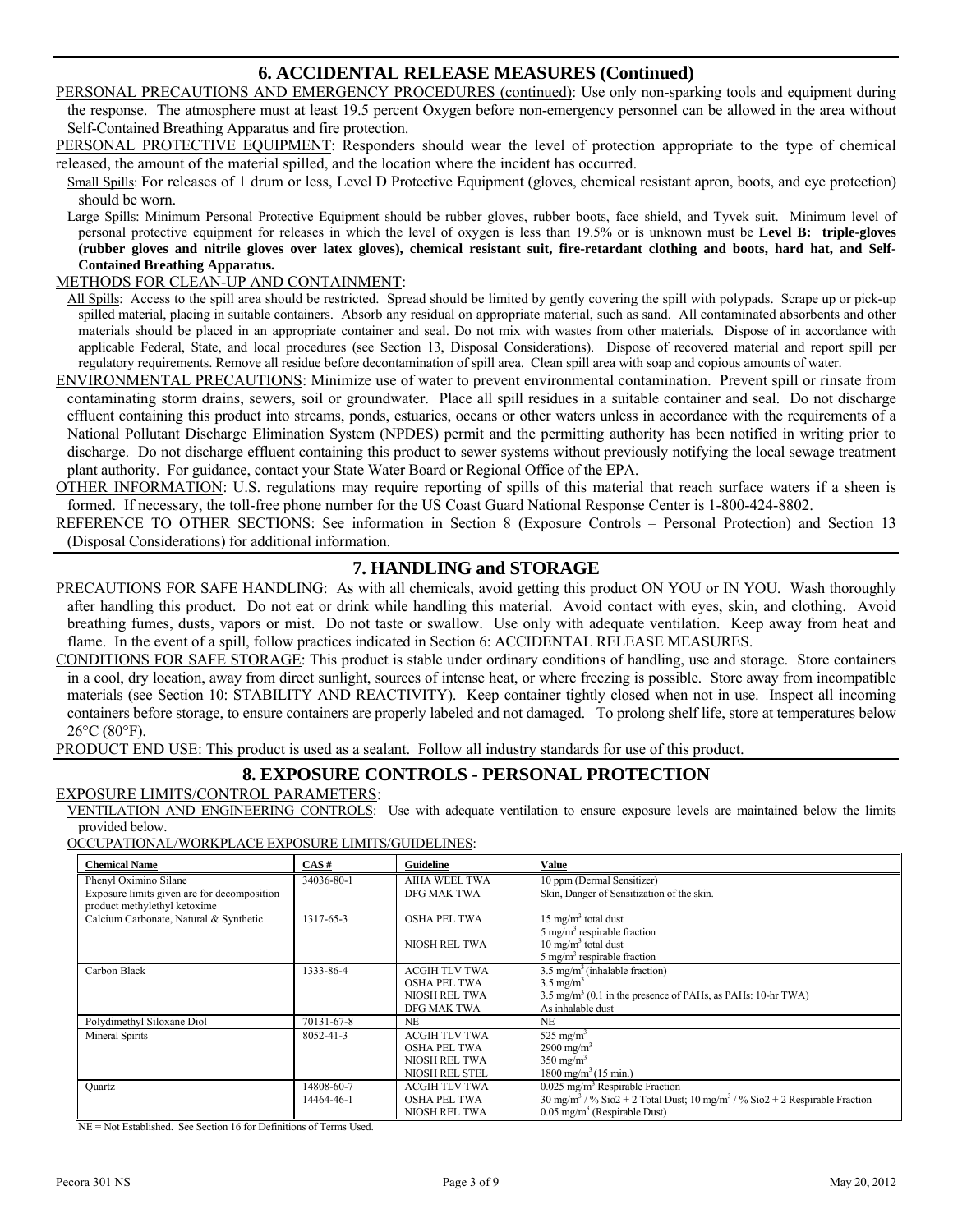#### **8. EXPOSURE CONTROLS - PERSONAL PROTECTION (Continued)**

PERSONAL PROTECTIVE EQUIPMENT (PPE): *The following information on appropriate Personal Protective Equipment is provided to assist employers in complying with OSHA regulations found in 29 CFR Subpart I (beginning at 1910.132, including the Respiratory Protection Standard (29 CFR 1910.134*), *Eye Protection Standard 29 CFR 1910.13, the Hand Protection Standard 29 CFR 1910.138, and the Foot Protection Standard 29 CFR 1910.136), equivalent standards of Canada (including the Canadian CSA Respiratory Standard Z94.4-93-02, the CSA Eye Protection Standard Z94.3-M1982*, *Industrial Eye and Face Protectors and the Canadian CSA Foot Protection Standard Z195-M1984, Protective Footwear). Please reference applicable regulations and standards for relevant details.*

EYE/FACE PROTECTION: Use approved safety goggles or safety glasses. If necessary, refer to appropriate regulations and standards.

SKIN PROTECTION: Wear chemical impervious gloves (e.g., Nitrile or Neoprene). Use triple gloves for spill response. If necessary, refer to appropriate regulations and standards.

BODY PROTECTION: Use body protection appropriate for task (e.g., lab coat, coveralls, Tyvek suit). If necessary, refer to the OSHA Technical Manual (Section VII: Personal Protective Equipment) or appropriate Standards of Canada. If a hazard of injury to the feet exists due to falling objects, rolling objects, where objects may pierce the soles of the feet or where employee's feet may be exposed to electrical hazards, use foot protection, as described in appropriate regulations and standards.

RESPIRATORY PROTECTION: If mists or sprays from this product are created during use, use appropriate respiratory protection. If necessary, use only respiratory protection authorized in appropriate regulations. Oxygen levels below 19.5% are considered IDLH by OSHA. In such atmospheres, use of a full-facepiece pressure/demand SCBA or a full facepiece, supplied air respirator with auxiliary self-contained air supply is required under appropriate regulations and standards.

#### **9. PHYSICAL and CHEMICAL PROPERTIES**

FORM: Smooth paste. COLOR: Black, and greys. MOLECULAR WEIGHT: Mixture. MOLECULAR FORMULA: Mixture. ODOR: Mildly solvent-like. ODOR THRESHOLD: Not available. SPECIFIC GRAVITY: 1.1-1.4 VAPOR PRESSURE, mm Hg @ 20°C: Not established. RELATIVE VAPOR DENSITY (air = 1): Heavier than air. EVAPORATION RATE (BuAc = 1): < 1 SOLUBILITY IN WATER: Soluble. OTHER SOLUBILITIES: Not available. MELTING/FREEZING POINT: Not available. BOILING POINT: Not established.

VOC (less water and exempt):  $50 \text{ g/L}$  WEIGHT % VOC: < 4% FLASH POINT: > 104°C (> 220°F) AUTOIGNITION TEMPERATURE: Not established.

pH: Not available.

FLAMMABLE LIMITS (in air by volume, %): Lower: Not established; Upper: Not established.

COEFFICIENT OF OIL/WATER DISTRIBUTION (PARTITION COEFFICIENT): Not established.

HOW TO DETECT THIS SUBSTANCE (IDENTIFYING PROPERTIES): The appearance of this product may act as an identifying property in the event of an accidental release.

#### **10. STABILITY and REACTIVITY**

CHEMICAL STABILITY: Stable under normal circumstances of use and handling. Methylethyl Ketoxime is generated during curing. CONDITIONS TO AVOID: Avoid contact with incompatible chemicals and exposure to extreme temperatures.

INCOMPATIBLE MATERIALS: This product is not compatible with strong acids and oxidizers and may have some compatibility with aluminum, ammonium salts and mercury/hydrogen mixtures.

HAZARDOUS DECOMPOSITION PRODUCTS: *Combustion*: Thermal decomposition of this product can generate dusts, irritating fumes, and toxic gases (e.g., carbon, nitrogen and silicone oxides, formaldehyde, various hydrocarbons). *Hydrolysis:* Methylethyl ketoxime.

POSSIBILITY OF HAZARDOUS REACTIONS/POLYMERIZATION: This product is not expected to undergo hazardous polymerization, decomposition, condensation, or self-reactivity.

#### **11. TOXICOLOGICAL INFORMATION**

POTENTIAL HEALTH EFFECTS: The most significant routes of occupational overexposure are inhalation and contact with skin and eyes. The symptoms of overexposure to this product are as follows:

CONTACT WITH SKIN or EYES: Contact may mildly irritate the skin and cause redness and discomfort. Prolonged or repeated skin contact may cause dermatitis (dry, red skin). Eye contact may cause redness, pain, and tearing.

SKIN ABSORPTION: The components of this product are not known to be absorbed through intact skin. Skin contact may cause sensitization and allergic reaction in susceptible individuals. Symptoms may include redness, itching and rash.

INGESTION: If the product is swallowed, it may mildly irritate the mouth, throat, and other tissues of the gastro-intestinal system and may cause nausea, vomiting, and diarrhea.

INHALATION: Overexposure to vapors of this product generated during curing, or dusts of this product generated during use after curing may mildly irritate the respiratory tract and cause coughing and sneezing. Vapors or fumes when used in an enclosed space, if heated or during curing may cause irritation of the respiratory system. Symptoms include nose irritation, dry or sore or burning throat, runny nose, shortness of breath, dizziness, incoordination.

INJECTION: Accidental injection of this product (e.g. puncture with a contaminated object) may cause burning, redness, and swelling in addition to the wound.

TARGET ORGANS: Acute: Skin, eyes, central nervous system. Chronic: Skin.

CHRONIC EFFECTS: Prolonged or repeated skin contact may cause dermatitis (dry, red skin), sensitization to the skin or adverse liver or kidney effects.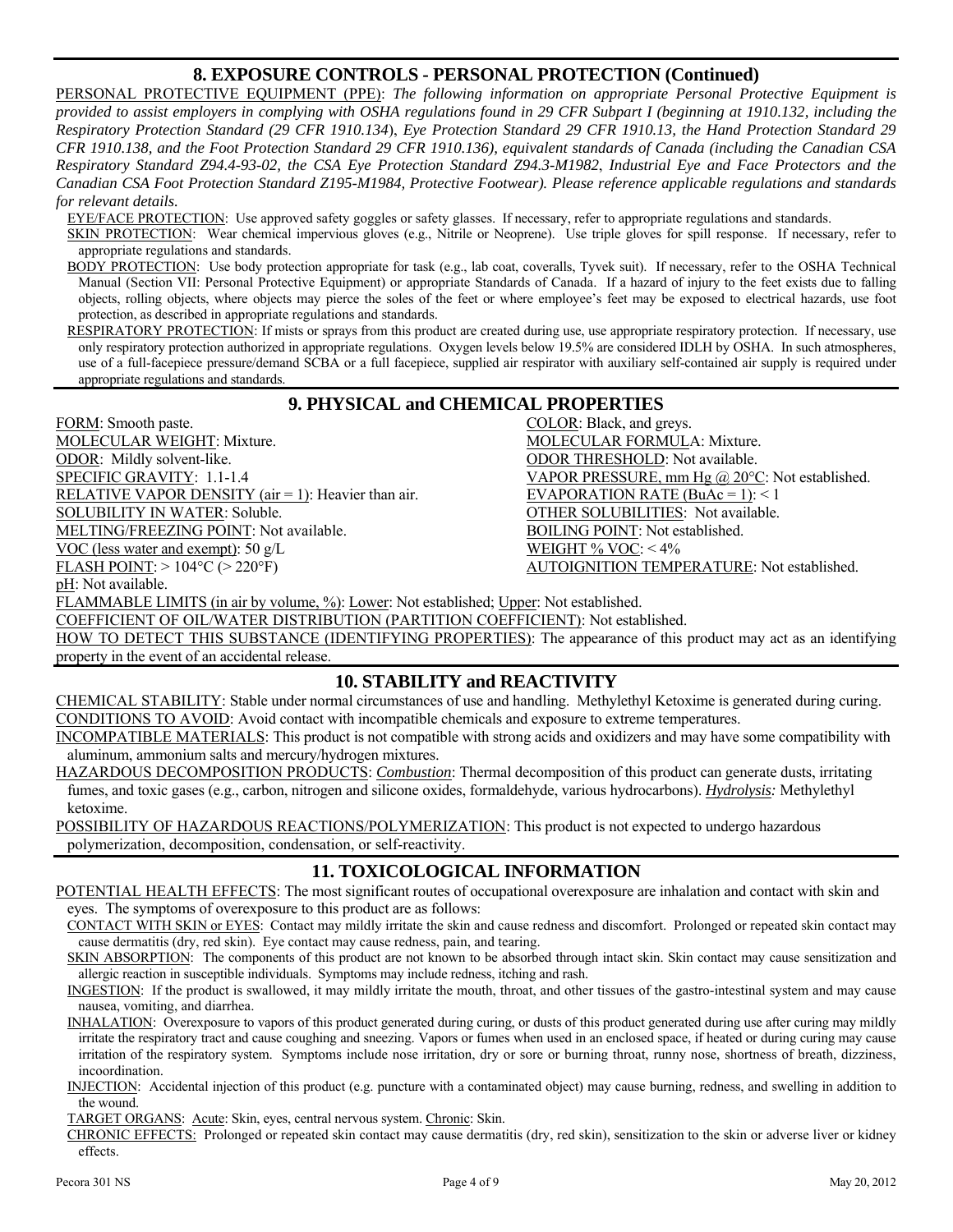#### **11. TOXICOLOGICAL INFORMATION (Continued)**

TOXICITY DATA: There are currently no toxicity data available for this product; the following toxicology information is available for components greater than 1% in concentration. Due to the large amount of data for the Carbon Black component, only LD50 Oral-Rat and LD50 Skin-Rabbit data are presented in this SDS. Contact Pecora for additional information. **PHENYL OXIMINO SILANE:**   $LD_{50}$  (Oral-Rat) > 8000 mg/kg **MINERAL SPIRITS:**  TDLo (Oral-Rat) 10 mg/kg: Biochemical: Metabolism (Intermediary): effect on

 $LD_{50}$  (Dermal-Rat) > 4000 mg/kg

 $LC_{50}$  (Inhalation-Rat) > 8000 mg/m<sup>3</sup>, 4 hours

**CARBON BLACK:** 

 $LD_{50}$  (Oral-Rat) > 15 400 mg/kg: Behavioral: somnolence (general depressed activity)

 $LD_{50}$  (Skin-Rabbit) > 3 gm/kg

#### **CALCIUM CARBONATE, NATURAL:**

TDLo (Intravenous-Rat) 30 mg/kg: Vascular: BP lowering not characterized in autonomic

- section; Lungs, Thorax, or Respiration: changes in lung weight; Blood: other changes TCLo (Inhalation-Rat) 84 mg/m<sup>3</sup>/4 hours/40 weeks-intermittent: Lungs, Thorax, or
- Respiration: fibrosis (interstitial); Liver: other changes; Kidney/Ureter/Bladder: other changes
- TCLo (Inhalation-Rat) 250 mg/m<sup>3</sup>/2 hours/24 weeks-intermittent: Lungs, Thorax, or Respiration: fibrosis, focal (pneumoconiosis)

#### **CALCIUM CARBONATE, SYNTHETIC:**

Standard Draize Test (Skin-Rabbit) 500 mg/24 hours: Moderate

Standard Draize Test (Eye-Rabbit) 750 µg/24 hours: Severe

TDLo (Oral-Human) 4.08 gm/kg/30 days-intermittent: Vascular: BP elevation not characterized in autonomic section; Gastrointestinal: changes in structure or function of endocrine pancreas; Biochemical: Metabolism (Intermediary): effect on inflammation or mediation of inflammation

LD50 (Oral-Rat) 6450 mg/kg

TDLo (Oral-Rat) 60 gm/kg: Gastrointestinal: hypermotility, diarrhea, other changes

- inflammation or mediation of inflammation
- Standard Draize Test (Eye-Human) 100 ppm: Mild

Standard Draize Test (Eye-Rabbit) 500 mg/24 hours: Moderate

 $LC_{50}$  (Inhalation-Rat) > 1400 ppm/8 hours

LD (Oral-Rat) > 5 gm/kg: Behavioral: somnolence (general depressed activity)

LD (Skin-Rabbit) > 3 gm/kg

- LC (Inhalation-Rat)  $> 5500 \text{ mg/m}^3/4$  hours: Behavioral: somnolence (general depressed activity)
- LC (Inhalation-Dog) > 8 gm/m<sup>3</sup>/8 hours-continuous: Behavioral: tremor, convulsions or effect on seizure threshold

8200 mg/m3 /8 hours: Behavioral: tremor

- LCLo (Inhalation-Cat) 1700 ppm/7 hours: Behavioral: tremor, convulsions or effect on seizure threshold
- LCLo (Inhalation-Dog) 8000 mg/m<sup>3</sup>/3 hours......Behavioral: alteration of classical conditioning

TCLo (Inhalation-Rat) 330 ppm/65 days-intermittent: Kidney/Ureter/Bladder: changes in tubules (including acute renal failure, acute tubular necrosis); Blood: other changes

- TCLo (Inhalation-Rat) 480 mg/m<sup>3</sup>/65 days-intermittent: Blood: normocytic anemia
- TCLo (Inhalation-Rat) 1100 mg/m<sup>3</sup>/65 days-intermittent: Kidney/Ureter/Bladder: renal function tests depressed; Blood: normocytic anemia
- TDLo (Skin-Rabbit) 2 gm/kg/4 weeks-intermittent: Skin and Appendages: dermatitis, other (after systemic exposure)

CARCINOGENIC POTENTIAL: The following table summarizes the carcinogenicity listing for the components of this product. "NO" indicates that the substance is not considered to be or suspected to be a carcinogen by the listed agency, see section 16 for

#### definitions of other ratings.

| <b>CHEMICAL</b>                         | EPA            | <b>IARC</b>    | <b>NTP</b>     | <b>NIOSH</b>   | <b>ACGIH</b>   | <b>OSHA</b> | <b>PROP 65</b>                                       |
|-----------------------------------------|----------------|----------------|----------------|----------------|----------------|-------------|------------------------------------------------------|
| Phenyl Oximino Silane                   | No             | No             | No             | N <sub>0</sub> | No             | No          | No                                                   |
| Calcium Carbonate (Natural & Synthetic) | No             | N <sub>0</sub> | No             | No             | No             | No          | No                                                   |
| Carbon Black                            | No             | 2B             | N <sub>0</sub> | Ca             | A3             | No          | Yes (airborne, unbound particles of respirable size) |
| Mineral Spirits                         | No             | No             | N <sub>0</sub> | N <sub>0</sub> | No             | No          | No                                                   |
| Ouartz                                  | N <sub>0</sub> |                | T<br>N         | Ca             | A <sub>2</sub> | No          | Yes (airborne, unbound particles of respirable size) |
| Silicon Dioxide, Fumed                  | No             | No             | N <sub>0</sub> | No             | No             | No          | No                                                   |

IARC 1: Carcinogenic to Humans. IARC Group 2B: Possibly carcinogenic to humans. NTP-K: Known to Be a Human Carcinogen. NIOSH-Ca: Potential Occupational Carcinogen, with No Further Categorization. ACGIH TLV-A3: Confirmed Animal Carcinogen with Unknown Relevance to Humans. ACGIH TLV-A2: Suspected Human Carcinogen.

IRRITANCY OF PRODUCT: This product may mildly irritate contaminated tissue, especially if contact is prolonged. Eye irritation may be more pronounced.

SENSITIZATION TO THE PRODUCT: This product may cause skin sensitization and allergic reaction in susceptible individuals due to the Phenyl Oximino Silane component.

TOXICOLOGICAL SYNERGISTIC PRODUCTS: None known.

REPRODUCTIVE TOXICITY INFORMATION: This product has not been tested for reproductive toxicity.

MUTAGENICITY: Positive results for Carbon Black have been obtained in somatic cells following live animal inhalation exposures. Propylene glycol (32 mg/mL) caused chromosome damage in a mammalian cell line.

EMBRYOTOXICITY/ TERATOGENICITY/REPRODUCTIVE TOXICITY: No information available..

BIOLOGICAL EXPOSURES INDICES (BEIs): There are no BEI's established for any component of this product at this time.

#### **12. ECOLOGICAL INFORMATION**

ALL WORK PRACTICES MUST BE AIMED AT ELIMINATING ENVIRONMENTAL CONTAMINATION.

MOBILITY: This product has not been tested for mobility in soil.

PERSISTENCE AND BIODEGRADABILITY: This product has not been tested for persistence or biodegradability.

BIO-ACCUMULATION POTENTIAL: This product has not been tested for bio-accumulation potential.

ECOTOXICITY: This product has not been tested for aquatic or animal toxicity. Although no data is available, under the Global Harmonization Standard, the Phenyl Oximino Silane component is classified as having chronic aquatic toxicity.

OTHER ADVERSE EFFECTS: This material is not expected to have any ozone depletion potential.

ENVIRONMENTAL EXPOSURE CONTROLS: Controls should be engineered to prevent release to the environment, including procedures to prevent spills, atmospheric release and release to waterways.

#### **13. DISPOSAL CONSIDERATIONS**

PREPARING WASTES FOR DISPOSAL: As supplied, this product would not be a hazardous waste as defined by U.S. federal regulation (40 CFR 261) if discarded or disposed. State and local regulations may differ from federal regulations. The generator of

the waste is responsible for proper waste determination and management.

U.S. EPA WASTE NUMBER: Not applicable.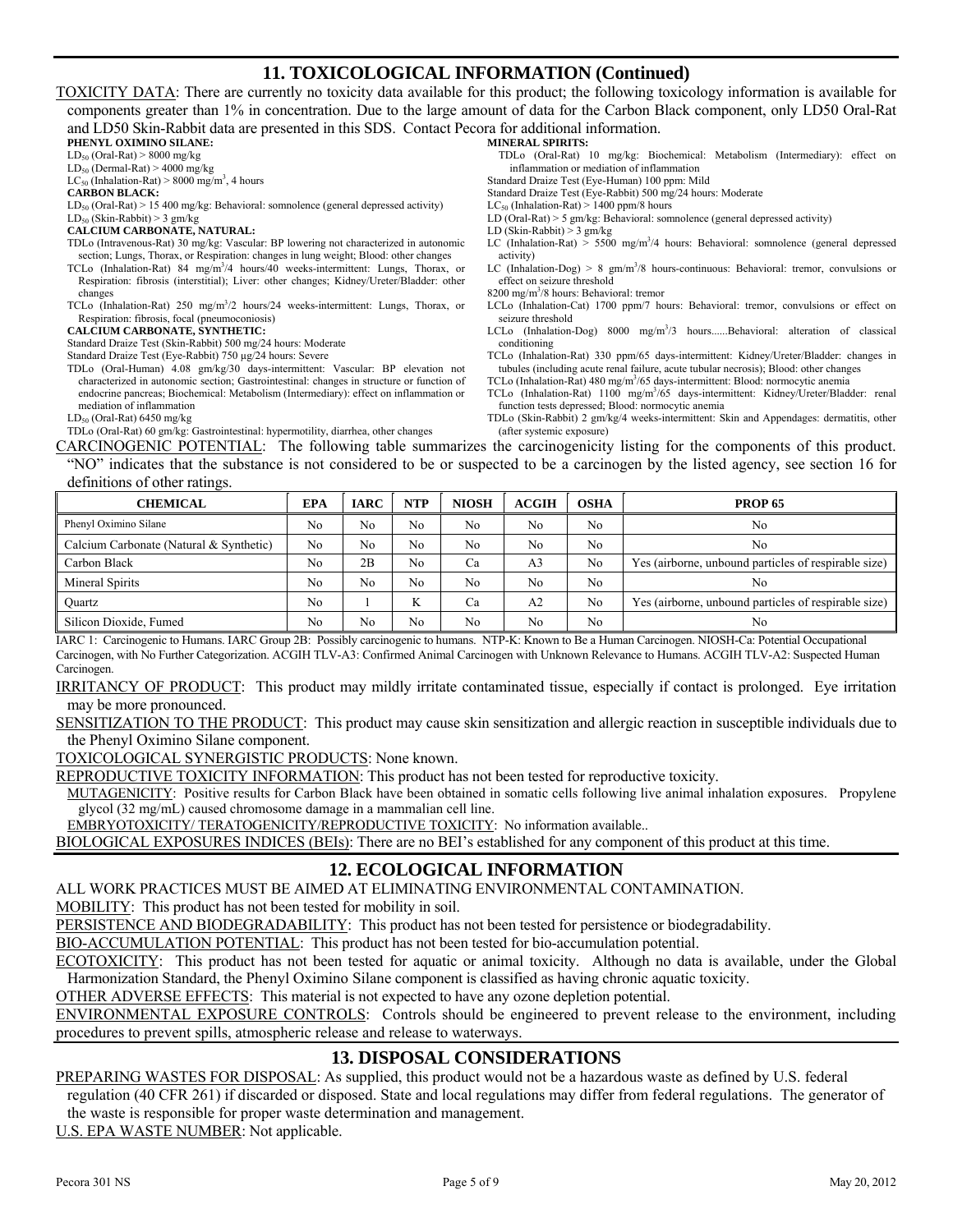#### **14. TRANSPORTATION INFORMATION**

U.S. DEPARTMENT OF TRANSPORTATION: This product is NOT classified as Dangerous Goods, per U.S. DOT regulations, under 49 CFR 172.101.

TRANSPORT CANADA TRANSPORTATION OF DANGEROUS GOODS REGULATIONS: This product is NOT classified as Dangerous Goods, per regulations of Transport Canada.

INTERNATIONAL AIR TRANSPORT ASSOCIATION SHIPPING INFORMATION (IATA): This product is NOT classified as dangerous goods, per the International Air Transport Association.

INTERNATIONAL MARITIME ORGANIZATION SHIPPING INFORMATION (IMO): This product is not classified as dangerous goods, per the International Maritime Organization.

#### **15. REGULATORY INFORMATION**

#### ADDITIONAL U.S. REGULATIONS:

U.S. SARA REPORTING REQUIREMENTS: No component of this product is subject to the reporting requirements of Sections 302, 304, and 313 of Title III of the Superfund Amendments and Reauthorization Act.

U.S. SARA HAZARD CATEGORIES (SECTION 311/312, 40 CFR 370-21): ACUTE: Yes; CHRONIC: Yes; FIRE: No; REACTIVE: No; SUDDEN RELEASE: No

U.S. TSCA INVENTORY STATUS: All components of this product are in compliance with the inventory listing requirements of the U.S. Toxic Substances Control Act (TSCA) Chemical Substance Inventory.

U.S. CERCLA REPORTABLE QUANTITY (RQ): Not applicable.

U.S. CLEAN AIR ACT (CA 112r) THRESHOLD QUANTITY (TQ): Not applicable.

OTHER U.S. FEDERAL REGULATIONS: Not applicable.

CALIFORNIA SAFE DRINKING WATER AND TOXIC ENFORCEMENT ACT (PROPOSITION 65): The Carbon Black and trace Quartz component (airborne, unbound particles of respirable size) are found on the Proposition 65 List of chemicals known to the state to cause cancer. Due to the form of the product, the Proposition 65 warning is not applicable to the these compounds in this product.

#### ADDITIONAL CANADIAN REGULATIONS:

CANADIAN DSL/NDSL INVENTORY STATUS: The components of this product are listed on the DSL Inventory.

CANADIAN ENVIRONMENTAL PROTECTION ACT (CEPA) PRIORITIES SUBSTANCES LISTS: No component of this product is on the CEPA Priorities Substances Lists.

CANADIAN WHMIS REGULATIONS: This product is classified as a Controlled Product, Hazard Class D2B (Immediate Acute Toxicity/Irritation & Sensitization) as per the Controlled Product Regulations.

ADDITIONAL MEXICAN REGULATIONS:

MEXICAN WORKPLACE REGULATIONS (NOM-018-STPS-2000): This product is not classified as hazardous.

#### **16. OTHER INFORMATION**

WARNINGS (per ANSI Z129.1): CAUTION! MAY CAUSE EYE, SKIN, AND RESPIRATORY TRACT IRRITATION, ESPECIALLY IF EXPOSURE IS PROLONGED. MAY CAUSE SKIN SENSITIZATION AND ALLERGIC REACTION IN SUSCEPTIBLE INDIVIDUALS. CONTAINS COMPOUND THAT MAY CAUSE CHRONIC AQUATIC ADVERSE EFFECTS. COMBUSTIBLE – CAN IGNITE IF EXPOSED TO DIRECT FLAME. Avoid contact with eyes, skin, and clothing. Avoid breathing fumes, dusts, vapors or mist. Do not taste or swallow. Wash thoroughly after handling. Keep container tightly closed. Use only with adequate ventilation. Keep away from heat and flame. Wear gloves, eye protection, respiratory protection, and appropriate body protection. FIRST-AID: In case of contact, immediately flush skin and eyes with plenty of water. Remove contaminated clothing and shoes. Get medical attention if irritation develops or persists. If inhaled, remove to fresh air. If not breathing, give artificial respiration. If breathing is difficult, give oxygen. If swallowed, do not induce vomiting. Get medical attention. IN CASE OF FIRE: Use water fog, foam, dry chemical, or CO<sub>2</sub>. IN CASE OF SPILL: Absorb spilled product with polypads or other suitable absorbing material. Place all spill residue in an appropriate container and seal. Dispose of in accordance with U.S. Federal, State, and local hazardous waste disposal regulations and those of Canada.

#### GLOBAL HARMONIZATION LABELING AND CLASSIFICATION: Classified in accordance with the Global Harmonization Standard.

Classification: Acute Oral Toxicity Category 5, Eye Irritation Category 2B, Skin Irritation Category 3, Skin Sensitization Category 1, Aquatic Chronic Toxicity Category 4

Signal Word: Warning

Hazard Statements: H303: May be harmful if ingested. H316: Causes mild skin irritation. H320: Causes eye irritation. H317: May cause an allergic skin reaction. H413: May be harmful to aquatic life with long-lasting effects.

Precautionary Statements:

Prevention: P261: Avoid breathing fume. P264: Wash thoroughly after handling. P272: Contaminated work clothing should not be allowed out of the workplace. P273: Avoid release to the environment. P280: Wear protective gloves/protective clothing/eye protection/face protection.

Response: P332 + P313: If skin irritation occurs, get medical attention. P305 + P351 + P338: IF IN EYES: Rinse cautiously with water for several minutes. Remove contact lenses, if present and easy to do. P337 + P313: If eye irritation persists: Get medical advice/attention. P302 + P352: IF ON SKIN: Wash with plenty of soap and water. P333 + P313: If skin irritation or rash occurs: Get medical advice/attention. P362 + P364: Take off contaminated clothing and wash it before reuse. P321: Specific treatment (remove from exposure and treat symptoms). Storage: None.

Disposal: P501: Dispose of contents/containers in accordance with all local, regional, national and international regulations. Hazard Symbols/Pictogram: GHS07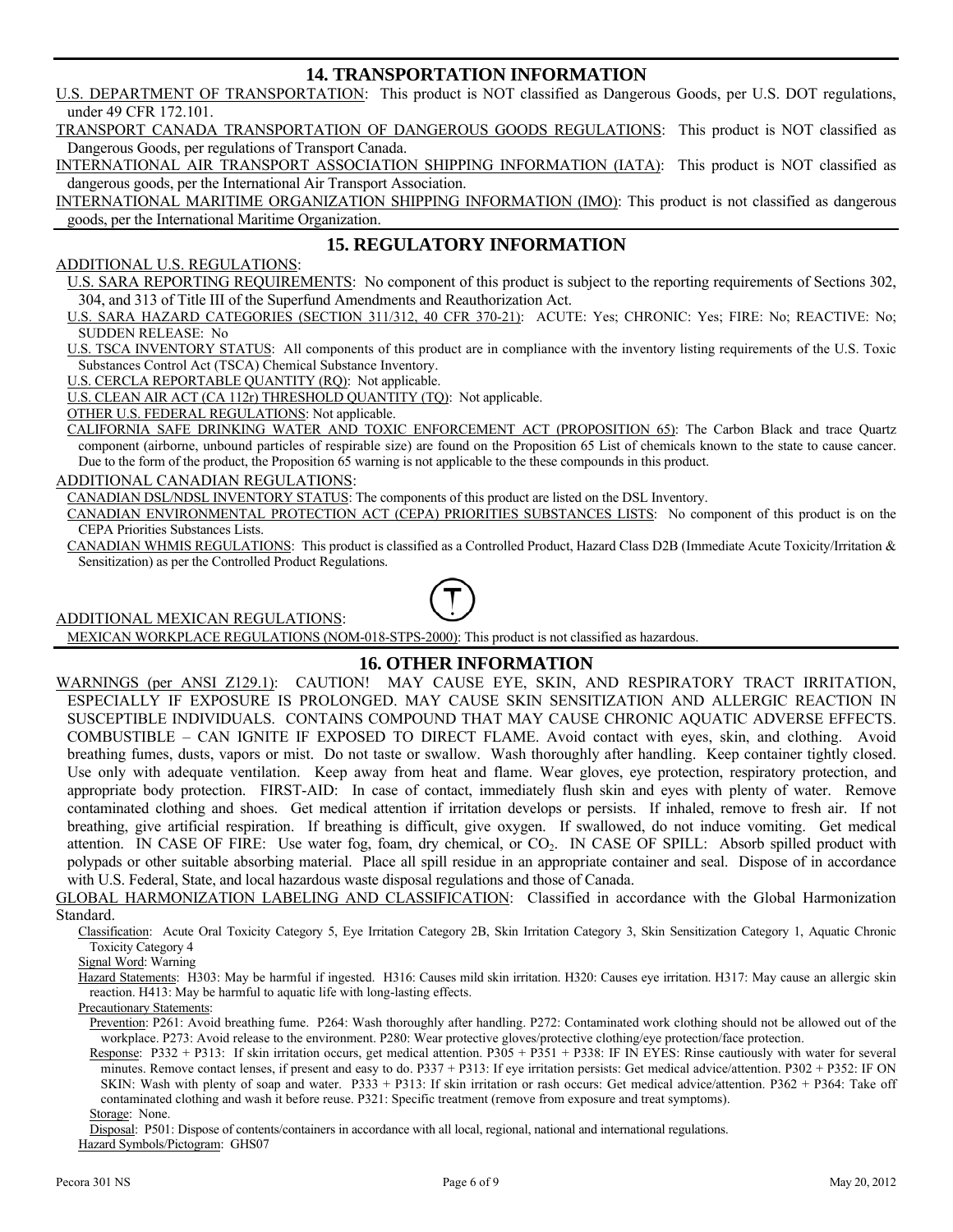#### **16. OTHER INFORMATION (Continued)**

#### **DISCLAIMER OF EXPRESSED AND IMPLIED WARRANTIES**

**The information presented in this Material Safety Data Sheet is presented in good faith based on data believed to be accurate as of the date this Material Safety Data Sheet was prepared. HOWEVER, NO WARRANTY OF MERCHANTABILITY, FITNESS FOR ANY PARTICULAR PURPOSE, OR ANY OTHER WARRANTY IS EXPRESSED OR IS TO BE IMPLIED REGARDING THE ACCURACY OR COMPLETENESS OF THE INFORMATION PROVIDED ABOVE, THE RESULTS TO BE OBTAINED FROM THE USE OF THIS INFORMATION OR THE PRODUCT, THE SAFETY OF THIS PRODUCT, OR THE HAZARDS RELATED TO ITS USE. In no case shall the descriptions, information, data or designs provided be considered a part of our terms and conditions of sale.** 

**All materials may present hazards and should be used with caution. Because many factors may affect processing or application/use, we recommend that you make tests to determine the suitability of a product for your particular purpose prior to use. No responsibility is assumed for any damage or injury resulting from abnormal use or from any failure to adhere to recommended practices or applicable federal, state, or local laws or regulations. The information provided above, and the product, are furnished on the condition that the person receiving them shall make their own determination as to the suitability of the product for their particular purpose and on the condition that they assume the risk of their use. In addition, no authorization is given nor implied to practice any patented invention without a license.** 

REFERENCES AND DATA SOURCES: Contact the supplier for information.

METHODS OF EVALUATING INFORMATION FOR THE PURPOSE OF CLASSIFICATION: Bridging principles were used to classify this product. REVISION DETAILS: May 2012: Up-date and revise entire MSDS to include current GHS requirements.

#### **DATE OF PRINTING** May 21, 2012

#### **DEFINITIONS OF TERMS**

A large number of abbreviations and acronyms appear on a MSDS. Some of these, which are commonly used, include the following: **KEY ACRONYMS**:

**CHEMTREC:** Chemical Transportation Emergency Center, a 24-hour emergency information and/or emergency assistance to emergency responders.

**CEILING LEVEL:** The concentration that shall not be exceeded during any part of the working exposure.

**DFG MAKs:** Federal Republic of Germany Maximum Concentration Values in the workplace. Exposure limits are given as TWA (Time-Weighted Average) or PEAK (short-term exposure) values.

**DFG MAK Germ Cell Mutagen Categories: 1:** Germ cell mutagens that have been shown to increase the mutant frequency in the progeny of exposed humans. **2:** Germ cell mutagens that have been shown to increase the mutant frequency in the progeny of exposed mammals. **3A:** Substances that have been shown to induce genetic damage in germ cells of human of animals, or which produce mutagenic effects in somatic cells of mammals *in vivo* and have been shown to reach the germ cells in an active form. **3B:** Substances that are suspected of being germ cell mutagens because of their genotoxic effects in mammalian somatic cell *in vivo*; in exceptional cases, substances for which there are no *in vivo* data, but that are clearly mutagenic in vitro and structurally related to known in vivo mutagens. **4:** Not applicable (Category 4 carcinogenic substances are those with non-genotoxic mechanisms of action. By definition, germ cell mutagens are genotoxic. Therefore, a Category 4 for germ cell mutagens cannot apply. At some time in the future, it is conceivable that a Category 4 could be established for genotoxic substances with primary targets other than DNA [e.g. purely aneugenic substances] if research results make this seem sensible.) **5:** Germ cell mutagens, the potency of which is considered to be so low that, provided the MAK value is observed, their contribution to genetic risk for humans is expected not to be significant.

**DFG MAK Pregnancy Risk Group Classification: Group A:** A risk of damage to the developing embryo or fetus has been unequivocally demonstrated. Exposure of pregnant women can lead to damage of the developing organism, even when MAK and BAT (Biological Tolerance Value for Working Materials) values are observed. **Group B:** Currently available information indicates a risk of damage to the developing embryo or fetus must be considered to be probable. Damage to the developing organism cannot be excluded when pregnant women are exposed, even when MAK and BAT values are observed. **Group C:** There is no reason to fear a risk of damage to the developing embryo or fetus when MAK and BAT values are observed. **Group D:** Classification in one of the groups A–C is not yet possible because, although the data available may indicate a trend, they are not sufficient for final evaluation.

**IDLH:** Immediately Dangerous to Life and Health. This level represents a concentration from which one can escape within 30-minutes without suffering escape-preventing or permanent injury. **LOQ:** Limit of Quantitation.

**NE:** Not Established. When no exposure guidelines are established, an entry of NE is made for reference.

**NIC:** Notice of Intended Change.

**NIOSH CEILING:** The exposure that shall not be exceeded during any part of the workday. If instantaneous monitoring is not feasible, the ceiling shall be assumed as a 15-minute TWA exposure (unless otherwise specified) that shall not be exceeded at any time during a workday.

**NIOSH RELs:** NIOSH's Recommended Exposure Limits.

**PEL:** OSHA's Permissible Exposure Limits. This exposure value means exactly the same as a TLV, except that it is enforceable by OSHA. The OSHA Permissible Exposure Limits are based in the 1989 PELs and the June, 1993 Air Contaminants Rule (Federal Register: 58: 35338-35351 and 58: 40191). Both the current PELs and the vacated PELs are indicated. The phrase, "Vacated 1989 PEL" is placed next to the PEL that was vacated by Court Order.

**SKIN:** Used when a there is a danger of cutaneous absorption.

**STEL:** Short Term Exposure Limit, usually a 15-minute time-weighted average (TWA) exposure that should not be exceeded at any time during a workday, even if the 8-hr TWA is within the TLV-TWA, PEL-TWA or REL-TWA.

**TLV:** Threshold Limit Value. An airborne concentration of a substance that represents conditions under which it is generally believed that nearly all workers may be repeatedly exposed without adverse effect. The duration must be considered, including the 8-hour.

**TWA:** Time Weighted Average exposure concentration for a conventional 8-hr (TLV, PEL) or up to a 10-hr (REL) workday and a 40-hr workweek.

**WEEL:** Workplace Environmental Exposure Limits from the AIHA.

**HAZARD RATINGS:**

**HAZARDOUS MATERIALS IDENTIFICATION SYSTEM HAZARD RATINGS:** This rating system was developed by the National Paint and Coating Association and has been adopted by industry to identify the degree of chemical hazards.

HEALTH HAZARD: **0** Minimal Hazard: No significant health risk, irritation of skin or eyes not anticipated. *Skin Irritation*: Essentially non-irritating. Mechanical irritation may occur. PII or Draize = 0. *Eye Irritation*: Essentially non-irritating, minimal effects clearing in < 24 hours. Mechanical irritation may occur. Draize = 0. *Oral Toxicity LD<sub>50</sub> Rat*: > 5000 mg/kg. *Dermal Toxicity LD<sub>50</sub> Rat or Rabbit*: > 2000 mg/kg. *Inhalation Toxicity 4-hrs LC50 Rat*: > 20 mg/L. **1** Slight Hazard: Minor reversible injury may occur; may irritate the stomach if swallowed; may defat the skin and exacerbate existing dermatitis. *Skin Irritation*: Slightly or mildly irritating. PII or Draize > 0 < 5. *Eye Irritation*: Slightly to mildly irritating, but reversible within 7 days. Draize  $> 0 \le 25$ . *Oral Toxicity LD<sub>50</sub> Rat*:  $>$ 500–5000 mg/kg. *Dermal Toxicity LD50 Rat or Rabbit*: > 1000–2000 mg/kg. *Inhalation Toxicity LC50 4-hrs Rat*: > 2–20 mg/L. **2** Moderate Hazard: Temporary or transitory injury may occur; prolonged exposure may affect the CNS. *Skin Irritation*: Moderately irritating; primary irritant; sensitizer. PII or Draize  $\geq$  5, with no destruction of dermal tissue. *Eye Irritation*: Moderately to severely irritating; reversible corneal opacity; corneal involvement or irritation clearing in 8–21 days. Draize = 26–100, with reversible effects. *Oral Toxicity LD<sub>50</sub> Rat*: > 50–500 mg/kg. *Dermal Toxicity LD<sub>50</sub> Rat or <br><i>Rabbit*: > 200–1000 mg/kg. *Inhalation Toxicity LC<sub>50</sub> 4-hrs Rat*: > 0.5–2 mg/L. **3** <u>Serious Hazard</u>: Major injury likely unless prompt action is taken and medical treatment is given; high level of toxicity; corrosive. *Skin Irritation*: Severely irritating and/or corrosive; may cause destruction of dermal tissue, skin burns, and dermal necrosis. PII or Draize > 5–8, with destruction of tissue. *Eye Irritation*: Corrosive, irreversible destruction of ocular tissue; corneal involvement or irritation persisting for more than 21 days. Draize > 80 with effects irreversible in 21 days. *Oral Toxicity LD50 Rat*: > 1–50 mg/kg. *Dermal Toxicity LD<sub>50</sub> Rat or Rabbit*: > 20–200 mg/kg. *Inhalation Toxicity LC<sub>50</sub> 4hrs Rat*: > 0.05–0.5 mg/L.**4** Severe Hazard: Life-threatening; major or permanent damage may result from single or repeated exposures; extremely toxic; irreversible injury may result from brief contact. *Skin Irritation*: Not appropriate. Do not rate as a 4, based on skin irritation alone. *Eye Irritation*: Not appropriate. Do not rate as a 4, based on eye irritation alone. *Oral Toxicity LD<sub>50</sub> Rat*:  $\leq 1$  mg/kg. *Dermal Toxicity LD50 Rat or Rabbit*: ≤ 20 mg/kg. *Inhalation Toxicity LC50 4-hrs Rat*: ≤ 0.05 mg/L.

FLAMMABILITY HAZARD: **0** Minimal Hazard: Materials that will not burn in air when exposure to a temperature of 815.5°C (1500°F) for a period of 5 minutes. **1** Slight Hazard: Materials that must be pre-heated before ignition can occur. Material requires considerable pre-heating, under all ambient temperature conditions before ignition and combustion can occur. This usually includes the following: Materials that will burn in air when exposed to a temperature of 815.5°C (1500°F) for a period of 5 minutes or less; Liquids, solids and semisolids having a flash point at or above 93.3°C (200°F) (i.e. OSHA Class IIIB); and Most ordinary combustible materials (e.g. wood, paper, etc.). **2** Moderate Hazard: Materials that must be moderately heated or exposed to relatively high ambient temperatures before ignition can occur. Materials in this degree would not, under normal conditions, form hazardous atmospheres in air, but under high ambient temperatures or moderate heating may release vapor in sufficient quantities to produce hazardous atmospheres with air. This usually includes the following: Liquids having a flash-point at or above 37.8°C (100°F); Solid materials in the form of course dusts that may burn rapidly but that generally do not form explosive atmospheres; Solid materials in a fibrous or shredded form that may burn rapidly and create flash fire hazards (e.g. cotton, sisal, hemp); and Solids and semisolids (e.g. viscous and slow flowing as asphalt) that readily give off flammable vapors. **3** Serious Hazard: Liquids and solids that can be ignited under almost all ambient temperature conditions. Materials in this degree produce hazardous atmospheres with air under almost all ambient temperatures, or, unaffected by ambient temperature, are readily ignited under almost all conditions. This usually includes the following: Liquids having a flash point below 22.8°C (73°F) and having a boiling point at or above 38°C (100°F) and those liquids having a flash point at or above 22.8°C (73°F) and below 37.8°C (100°F) (i.e. OSHA Class IB and IC); Materials that on account of their physical form or environmental conditions can form explosive mixtures with air and are readily dispersed in air (e.g., dusts of combustible solids, mists or droplets of flammable liquids); and Materials that burn extremely rapidly, usually by reason of self-contained oxygen (e.g. dry nitrocellulose and many organic peroxides). **4** Severe Hazard: Materials that will rapidly or completely vaporize at atmospheric pressure and normal ambient temperature or that are readily dispersed in air, and that will burn readily. This usually includes the following: Flammable gases; Flammable cryogenic materials; Any liquid or gaseous material that is liquid while under pressure and has a flash point below 22.8°C (73°F) and a boiling point below 37.8°C (100°F) (i.e. OSHA Class IA); and Materials that ignite spontaneously when exposed to air at a temperature of 54.4°C (130°F) or below (pyrophoric).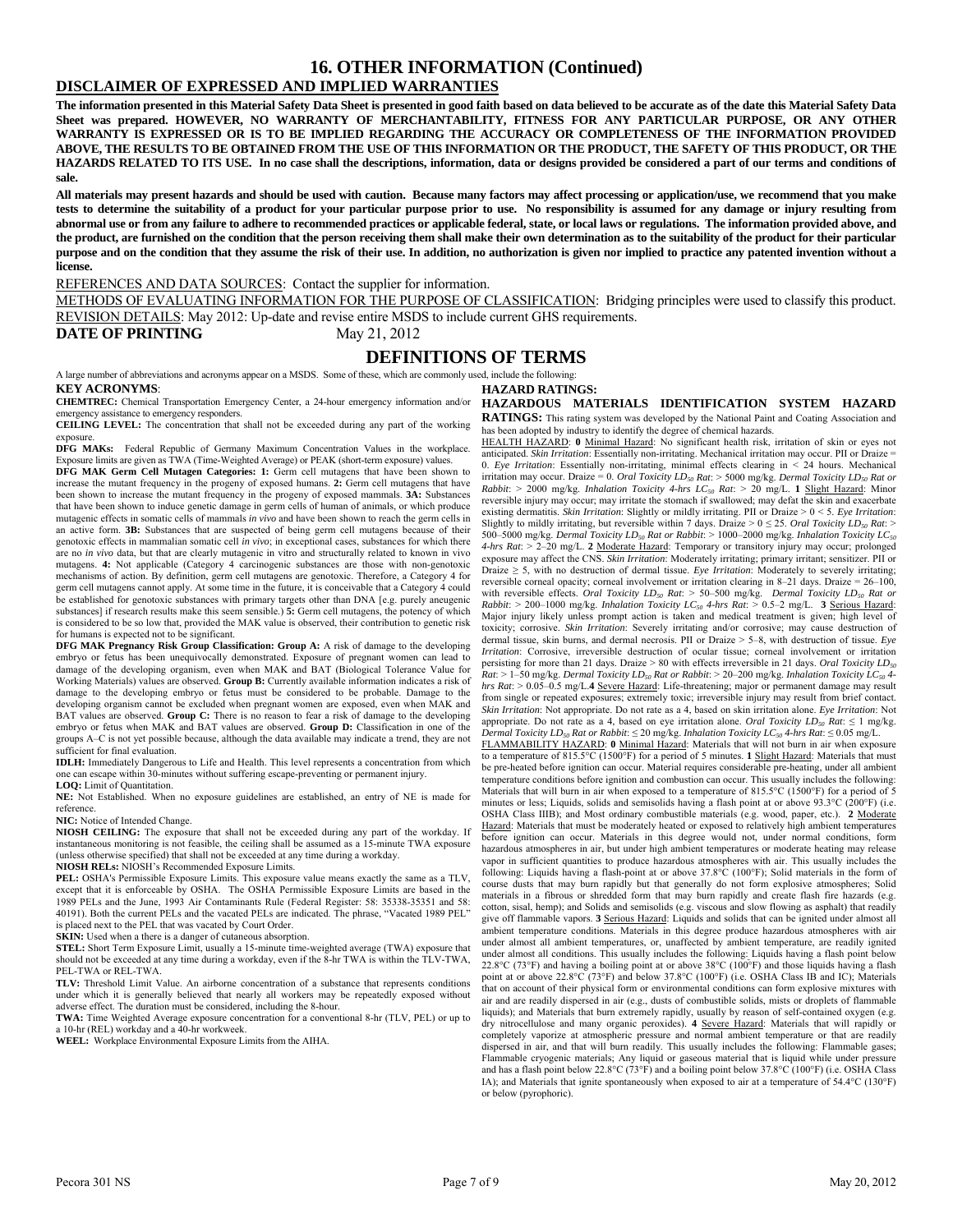#### **DEFINITIONS OF TERMS (Continued)**

## **RATINGS (continued):**

PHYSICAL HAZARD: **0** *Water Reactivity*: Materials that do not react with water. *Organic Peroxides*: Materials that are normally stable, even under fire conditions and will not react with water. *Explosives*: Substances that are Non-Explosive. *Compressed Gases*: No Rating. *Pyrophorics*: No Rating. *Oxidizers*: No 0 rating. *Unstable Reactives*: Substances that will not polymerize, decompose, condense, or self-react.). **1** *Water Reactivity*: Materials that change or decompose upon exposure to moisture. *Organic Peroxides*: Materials that are normally stable, but can become unstable at high temperatures and pressures. These materials may react with water, but will not release energy violently. *Explosives*: Division 1.5 & 1.6 explosives. Substances that are very insensitive explosives or that do not have a mass explosion hazard. *Compressed Gases*: Pressure below OSHA definition. *Pyrophorics*: No Rating. *Oxidizers*: Packaging Group III oxidizers; Solids: any material that in either concentration tested, exhibits a mean burning time less than or equal to the mean burning time of a 3:7 potassium bromate/cellulose mixture and the criteria for Packing Group I and II are not met. Liquids: any material that exhibits a mean pressure rise time less than or equal to the pressure rise time of a 1:1 nitric acid (65%)/cellulose mixture and the criteria for Packing Group I and II are not met. *Unstable Reactives*: Substances that may decompose condense, or self-react, but only under conditions of high temperature and/or pressure and have little or no potential to cause significant heat generation or explosion hazard. Substances that readily undergo hazardous polymerization in the absence of inhibitors. **2** *Water Reactivity*: Materials that may react violently with water. *Organic Peroxides*: Materials that, in themselves, are normally unstable and will readily undergo violent chemical change, but will not detonate. These materials may also react violently with water. *Explosives*: Division 1.4 explosives. Explosive substances where the explosive effects are largely confined to the package and no projection of fragments of appreciable size or range are expected. An external fire must not cause virtually instantaneous explosion of almost the entire contents of the package. *Compressed Gases*: Pressurized and meet OSHA definition but < 514.7 psi absolute at 21.1°C (70°F) [500 psig]. *Pyrophorics*: No Rating. *Oxidizers*: Packing Group II oxidizers. Solids: any material that, either in concentration tested, exhibits a mean burning time of less than or equal to the mean burning time of a 2:3 potassium bromate/cellulose mixture and the criteria for Packing Group I are not met. Liquids: any material that exhibits a mean pressure rise time less than or equal to the pressure rise of a 1:1 aqueous sodium chlorate solution (40%)/cellulose mixture and the criteria for Packing Group I are not met. *Reactives*: Substances that may polymerize, decompose, condense, or self-react at ambient temperature and/or pressure, but have a low potential (or low risk) for significant heat generation or explosion. Substances that readily form peroxides upon exposure to air or oxygen at room temperature.**3** *Water Reactivity*: Materials that may form explosive reactions with water. *Organic Peroxides*: Materials that are capable of detonation or explosive reaction, but require a strong initiating source or must be heated under confinement before initiation; or materials that react explosively with water. *Explosives*: Division 1.3 explosives. Explosive substances that have a fire hazard and either a minor blast hazard or a minor projection hazard or both, but do not have a mass explosion hazard. *Compressed Gases*: Pressure ≥ 514.7 psi absolute at 21.1°C (70°F) [500 psig]. *Pyrophorics*: No Rating. *Oxidizers*: Packing Group I oxidizers. Solids: any material that, in either concentration tested, exhibits a mean burning time less than the mean burning time of a 3:2 potassium bromate/cellulose mixture. Liquids: any material that spontaneously ignites when mixed with cellulose in a 1:1 ratio, or which exhibits a mean pressure rise time less than the pressure rise time of a 1:1 perchloric acid (50%)/cellulose mixture. *Unstable Reactives*: Substances that may polymerize, decompose, condense, or self-react at ambient temperature and/or pressure and have a moderate potential (or moderate risk) to cause significant heat generation or explosion. **4** *Water Reactivity*: Materials that react explosively with water without requiring heat or confinement. *Organic Peroxides*: Materials that are readily capable of detonation or explosive decomposition at normal temperature and pressures. *Explosives*: Division 1.1 & 1.2 explosives. Explosive substances that have a mass explosion hazard or have a projection hazard. A mass explosion is one that affects almost the entire load instantaneously. *Compressed Gases*: No Rating. *Pyrophorics*: Add to the definition of Flammability 4. *Oxidizers*: No 4 rating. *Unstable Reactives*: Substances that may polymerize, decompose, condense, or self-react at ambient temperature and/or pressure and have a high potential (or high risk) to cause significant heat generation or explosion. *Pyrophorics*: Add to the definition of Flammability 4. *Oxidizers*: No 4 rating. *Unstable Reactives*: Substances that may polymerize, decompose, condense, or self-react at ambient temperature and/or pressure and have a high potential (or high risk) to cause significant heat generation or explosion.

#### **NATIONAL FIRE PROTECTION ASSOCIATION HAZARD RATINGS**

HEALTH HAZARD: **0** Materials that, under emergency conditions, would offer no hazard beyond that of ordinary combustible materials. Gases and vapors with an  $LC_{50}$  for acute inhalation toxicity greater than 10,000 ppm. Dusts and mists with an  $LC_{50}$  for acute inhalation toxicity greater than 200 mg/L. Materials with an  $LD_{50}$  for acute dermal toxicity greater than 2000 mg/kg. Materials with an LD<sub>50</sub> for acute oral toxicity greater than 2000 mg/kg. Materials essentially non-irritating to the respiratory tract, eyes, and skin. **1** Materials that, under emergency conditions, can cause significant Itspiration. Gases and vapors with an LC<sub>50</sub> for acute inhalation toxicity greater than 5,000 ppm but less than or equal to 10,000 ppm. Dusts and mists with an  $LC_{50}$  for acute inhalation toxicity greater than 10 mg/L but less than or equal to 200 mg/L. Materials with an LD<sub>50</sub> for acute dermal toxicity greater than 1000 mg/kg but less than or equal to 2000 mg/kg. Materials that slightly to moderately irritate the respiratory tract, eyes and skin. Materials with an LD<sub>50</sub> for acute oral toxicity greater than 500 mg/kg but less than or equal to 2000 mg/kg. **2** Materials that, under emergency conditions, can cause temporary incapacitation or residual injury. Gases with an  $LC_{50}$  for acute inhalation toxicity greater than 3,000 ppm but less than or equal to 5,000 ppm. Any liquid whose saturated vapor concentration at 20°C (68°F) is equal to or greater than one-fifth its LC<sub>50</sub> for acute inhalation toxicity, if its LC<sub>50</sub> is less than or equal to 5000 ppm and that does not meet the criteria for either degree of hazard 3 or degree of hazard 4. Dusts and mists with an  $LC_{50}$  for acute inhalation toxicity greater than 2 mg/L but less than or equal to 10 mg/L. Materials with an  $LD_{50}$  for acute dermal toxicity greater than 200 mg/kg but less than or equal to 1000 mg/kg. Compressed liquefied gases with boiling points between -30°C (-22°F) and -55°C (-66.5°F) that cause severe tissue damage, depending on duration of exposure. Materials that are respiratory irritants. Materials that cause severe, but reversible irritation to the eyes or are lachrymators. Materials that are primary skin irritants or sensitizers. Materials whose LD<sub>50</sub> for acute oral toxicity is greater than 50 mg/kg but less than or equal to 500 mg/kg. 3 Materials that, under emergency conditions, can cause serious or permanent injury. Gases with an LC<sub>50</sub> for acute inhalation toxicity greater than 1,000 ppm but less than or equal to 3,000 ppm. Any liquid whose saturated vapor concentration at  $20^{\circ}C$  (68°F) is equal to or greater its  $LC_{50}$  for acute inhalation toxicity, if its  $LC_{50}$  is less than or equal to 3000 ppm and that does not meet the criteria for degree of hazard 4. Dusts and mists with an  $LC_{50}$  for acute inhalation toxicity greater than 0.5 mg/L but less than or equal to 2 mg/L.

#### **HAZARDOUS MATERIALS IDENTIFICATION SYSTEM HAZARD NATIONAL FIRE PROTECTION ASSOCIATION HAZARD RATINGS (continued):**

HEALTH HAZARD (continued): **3 (continued):** Materials with an LD<sub>50</sub> for acute dermal toxicity greater than 40 mg/kg but less than or equal to 200 mg/kg. Materials that are corrosive to the respiratory tract. Materials that are corrosive to the eyes or cause irreversible corneal opacity. Materials corrosive to the skin. Cryogenic gases that cause frostbite and irreversible tissue damage. Compressed liquefied gases with boiling points below -55°C (-66.5°F) that cause frostbite and irreversible tissue damage. Materials with an  $LD_{50}$  for acute oral toxicity greater than 5 mg/kg but less than or equal to 50 mg/kg. **4** Materials that, under emergency conditions, can be lethal. Gases with an  $LC_{50}$  for acute inhalation toxicity less than or equal to 1,000 ppm. Any liquid whose saturated vapor ncentration at 20°C (68°F) is equal to or greater than ten times its  $LC_{50}$  for acute inhalation toxicity, if its  $LC_{50}$  is less than or equal to 1000 ppm. Dusts and mists whose  $LC_{50}$  for acute inhalation toxicity is less than or equal to 0.5 mg/L. Materials whose LD<sub>50</sub> for acute dermal toxicity is less than or equal to 40 mg/kg. Materials whose  $LD_{50}$  for acute oral toxicity is less than or equal to 5 mg/kg.

FLAMMABILITY HAZARD: **0** Materials that will not burn under typical fire conditions, including intrinsically noncombustible materials such as concrete, stone, and sand. Materials that will not burn in air when exposed to a temperature of 816°C (1500°F) for a period of 5 minutes in according with Annex D of NFPA 704. **1** Materials that must be preheated before ignition can occur. Materials in this degree require considerable preheating, under all ambient temperature conditions, before ignition and combustion can occur: Materials that will burn in air when exposed to a temperature of 816°C (1500°F) for a period of 5 minutes in according with Annex D of NFPA 704. Liquids, solids, and semisolids having a flash point at or above 93.4°C (200°F) (i.e. Class IIIB liquids). Liquids with a flash point greater than 35°C (95°F) that do not sustain combustion when tested using the *Method of Testing for Sustained Combustibility*, per 49 CFR 173, Appendix H or the UN *Recommendations on the Transport of Dangerous Goods, Model Regulations* (current edition) and the related *Manual of Tests and Criteria* (current edition). Liquids with a flash point greater than 35°C (95°F) in a water-miscible solution or dispersion with a water non-combustible liquid/solid content of more than 85% by weight. Liquids that have no fire point when tested by ASTM D 92, *Standard Test Method for Flash and Fire Points by Cleveland Open Cup*, up to the boiling point of the liquid or up to a temperature at which the sample being tested shows an obvious physical change. Combustible pellets with a representative diameter of greater than 2 mm (10 mesh). Most ordinary combustible materials.<br>Solids containing greater than 0.5% by weight of a flammable or combustible solvent are rated by the closed cup flash point of the solvent. **2** Materials that must be moderately heated or exposed to relatively high ambient temperatures before ignition can occur. Materials in this degree would not under normal conditions form hazardous atmospheres with air, but under high ambient temperatures or under moderate heating could release vapor in sufficient quantities to produce hazardous atmospheres with air. Liquids having a flash point at or above 37.8°C (100°F) and below 93.4°C (200°F) (i.e. Class II and Class IIIA liquids.) Solid materials in the form of powders or coarse dusts of representative diameter between 420 microns (40 mesh) and 2 mm (10 mesh) that burn rapidly but that generally do not form explosive mixtures with air. Solid materials in fibrous or shredded form that burn rapidly and create flash fire hazards, such as cotton, sisal, and hemp. Solids and semisolids that readily give off flammable vapors. Solids containing greater than 0.5% by weight of a flammable or combustible solvent are rated by the closed cup flash point of the solvent. **3** Liquids and solids that can be ignited under almost all ambient temperature conditions. Materials in this degree produce hazardous atmospheres with air under almost all ambient temperatures or, though unaffected by ambient temperatures, are readily ignited under almost all conditions. Liquids having a flash point below 22.8°C (73°F) and having a boiling point at or above 37.8°C (100°F) and those liquids having a flash point at or above 22.8°C (73°F) and below 37.8°C (100°F) (i.e. Class IB and IC liquids). Materials that on account of their physical form or environmental conditions can form explosive mixtures with air and are readily dispersed in air. Flammable or combustible dusts with representative diameter less than 420 microns (40 mesh). Materials that burn with extreme rapidity, usually by reason of self-contained oxygen (e.g. dry nitrocellulose and many organic peroxides). Solids containing greater than 0.5% by weight of a flammable or combustible solvent are rated by the closed cup flash point of the solvent. **4** Materials that will rapidly or completely vaporize at atmospheric pressure and normal ambient temperature or that are readily dispersed in air and will burn readily. Flammable gases. Flammable cryogenic materials. Any liquid or gaseous materials that is liquid while under pressure and has a flash point below 22.8°C (73°F) and a boiling point below 37.8°C (100°F) (i.e. Class IA liquids). Materials that ignite when exposed to air, Solids containing greater than 0.5% by weight of a flammable or combustible solvent are rated by the closed cup flash point of the solvent.

INSTABILITY HAZARD: **0** Materials that in themselves are normally stable, even under fire conditions. Materials that have an instantaneous power density (product of heat of reaction and reaction rate) at 250°C (482°F) below 0.01 W/mL. Materials that do not exhibit an exotherm at temperatures less than or equal to 500°C (932°F) when tested by differential scanning calorimetry.**1** Materials that in themselves are normally stable, but that can become unstable at elevated temperatures and pressures. Materials that have an instantaneous power density (product of heat of reaction and reaction rate) at 250°C (482°F) at or above 0.01 W/mL and below 10 W/mL. **2** Materials that readily undergo violent chemical change at elevated temperatures and pressures. Materials that have an instantaneous power density (product of heat of reaction and reaction rate) at 250°C (482°F) at or above 10 W/mL and below 100W/mL. **3** Materials that in themselves are capable of detonation or explosive decomposition or explosive reaction, but that require a strong initiating source or that must be heated under confinement before initiation. Materials that have an estimated instantaneous power density (product of heat of reaction and reaction rate) at 250°C (482°F) at or above 100 W/mL and below 1000 W/mL. Materials that are sensitive to thermal or mechanical shock at elevated temperatures and pressures. **4** Materials that in themselves are readily capable of detonation or explosive decomposition or explosive reaction at normal temperatures and pressures. Materials that are sensitive to localized thermal or mechanical shock at normal temperatures and pressures. Materials that have an estimated instantaneous power density (product of heat of reaction and reaction rate) at 250°C (482°F) of 1000 W/mL or greater.

#### **FLAMMABILITY LIMITS IN AIR:**

Much of the information related to fire and explosion is derived from the National Fire Protection Association (NFPA). Flash Point: Minimum temperature at which a liquid gives off sufficient vapor to form an ignitable mixture with air near the surface of the liquid or within the test vessel used. Autoignition Temperature: Minimum temperature of a solid, liquid, or gas required to initiate or cause self-sustained combustion in air with no other source of ignition. LEL: Lowest concentration of a flammable vapor or gas/air mixture that will ignite and burn with a flame. UEL: Highest concentration of a flammable vapor or gas/air mixture that will ignite and burn with a flame.